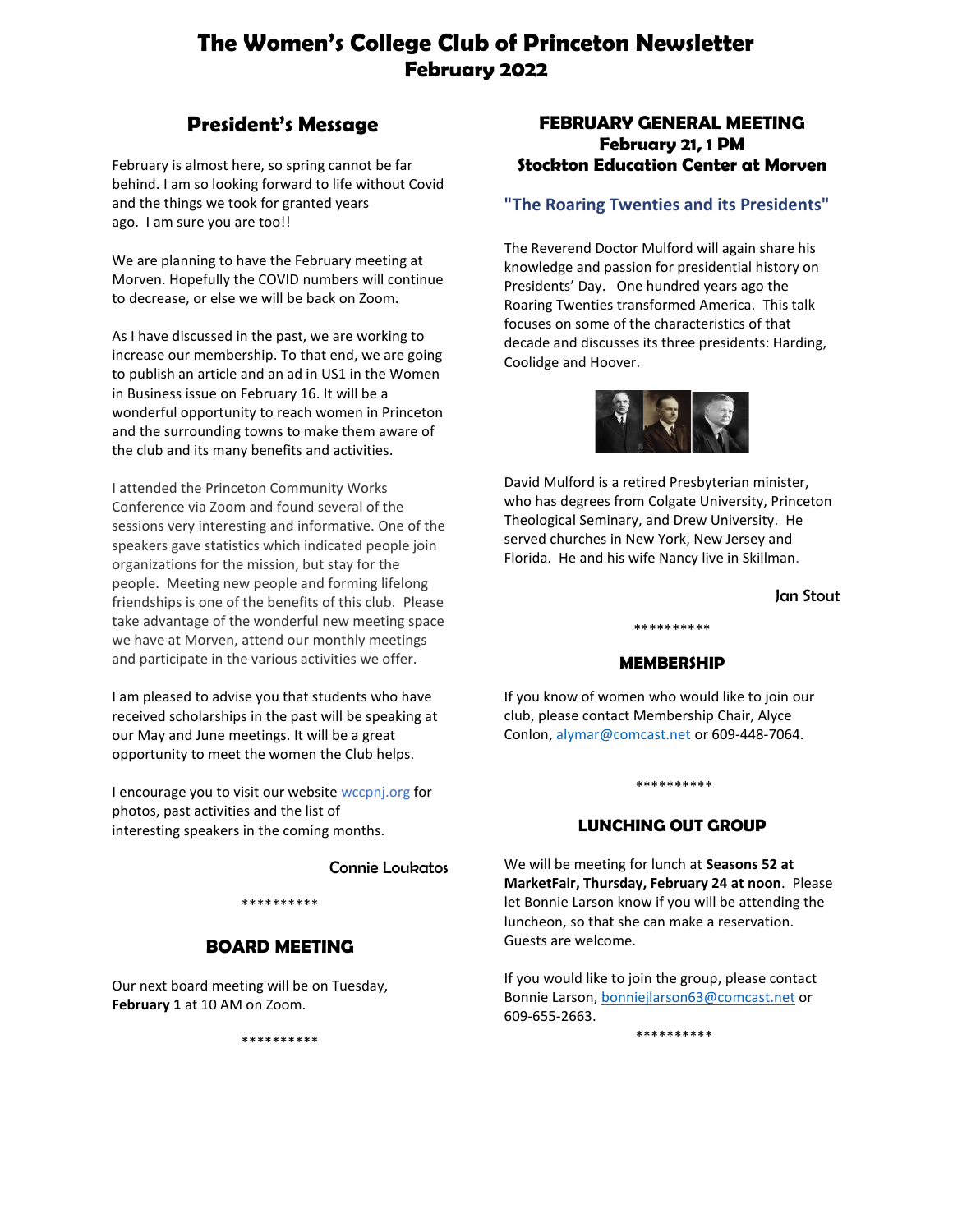## **BOOK DISCUSSION**

The book group is meeting on Friday, **February 25** at 1 PM. The book we are reading is *Please Look after Mom,* by Kyung-Sook Shin. Bonnie Larson has copies which the group is able to borrow.

The group will be meeting at Janet Young's home. Please make sure that you are vaccinated if you would like to participate. Also, bring your drink with you. All members are welcome to join this group.

If you would like to join the group, please contact Bonnie Larson, bonniejlarson63@comcast.net or 609-655-2663.

#### \*\*\*\*\*\*\*\*\*\*

### **WALKING GROUP**

**What: February 4** Walk **Where**: Mercer County Park marina area **When**: Feb. 4, 1 PM

For our First Friday Walk in February, we'll meet in the County Park at the 9/11 Memorial, at the top of the marina area parking lot. If you have any questions contact Jan Stout at 609-475-5649.

#### \*\*\*\*\*\*\*\*\*\*

### **TRIP GROUP**

On Friday, March 18th we will visit the Ellarslie Museum in Trenton to see the juried show "Painting the Moon and Beyond: Lois Dodd & Friends Explore the Night Sky".

Details to follow in March newsletter. Please contact Katy Hutchins, wodowh@hotmail.com or 609-430-1565 if you have interested in going.

\*\*\*\*\*\*\*\*\*\*

## **GETTING TO KNOW YOU**



We would like to welcome **Sally Willson**.

Sally Willson learned about WCCP before she even moved to Princeton,

thanks to Helen Ju's very colorful, eye-catching, informative website!

As a member of a women's club in Columbus, Ohio, she wanted to join a similar club in Princeton. So, she's been coming to WCCP ever since.

Sally describes herself as a "jill-of-all trades," like a puppy dog following her professor husband around the globe: northern and southern California, India, Ithaca, New York and finally Columbus, Ohio where he was on The Ohio State University faculty. For Sally, every move was a new career challenge: from Peace Corps staff in Washington, DC, to high school teacher, university researcher, publicist and media specialist and then Ohio where she was a licensed financial planner for 20 years!

In Columbus, Sally and her husband hosted adult professionals from South Africa, Malawi, Brazil, Sweden, France and Russia for one-month stays. They also participated in an international diners' club.

After Sally's husband died, she enrolled in French classes at Ohio State where anyone over the age of 60 can take classes for free. French is a language she has loved since the 1950s when she lived with a French speaking family in Switzerland. A Francophile, she joined "Alliance Francaise." She was designated dessert maker for many of their parties. One time she made 36 Napoleons and then couldn't find the party because her GPS died!

When she wasn't working with clients, hosting visitors, cooking etc. she was playing pickle ball or golf. For the past five years, Sally has been researching and writing a family history that goes back to 1600s in Scotland, 1700s in Ireland and 1800s in Central Pennsylvania. She was hooked on this endeavor because of receiving family letters going back to 1794.

Sally wonders if any of you attended Tufts University, University of Pennsylvania or Ohio State. If so, she would like to compare notes!

#### \*\*\*\*\*\*\*\*\*\*

Another new member is **Mary Castria.**

Mary was born and raised in upstate New York, near Buffalo, but has lived her adult life in the NY metro area, with 20 years in Hopewell Borough. She was widowed fairly young, and